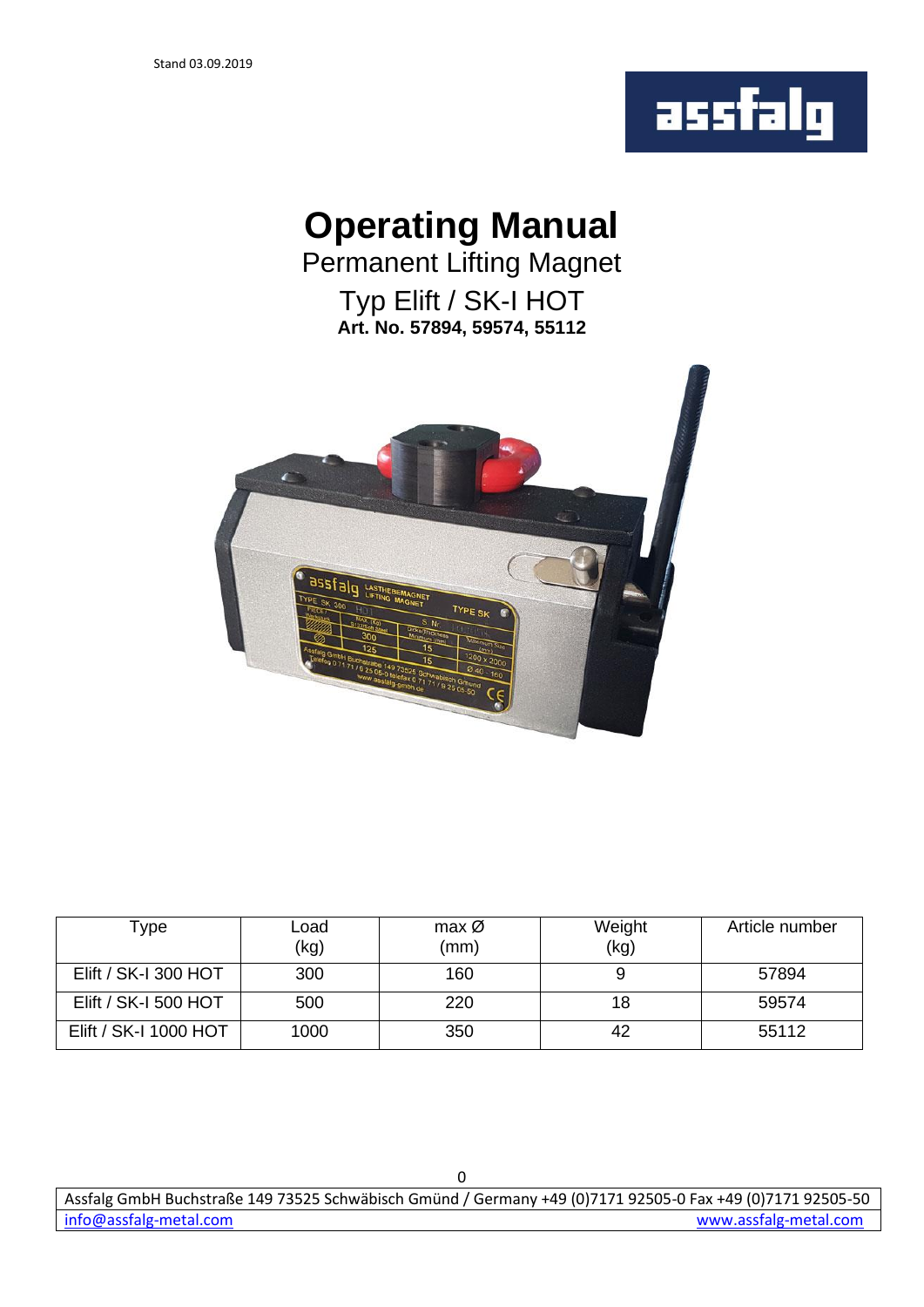

## **Table of Contents**

|    | 1.1 |  |
|----|-----|--|
|    | 1.2 |  |
|    | 1.3 |  |
|    | 1.4 |  |
|    | 1.5 |  |
| 2. |     |  |
|    | 2.1 |  |
|    | 2.2 |  |
|    | 2.3 |  |
| 3. |     |  |
|    | 3.1 |  |
|    | 3.2 |  |
|    | 3.3 |  |
| 4. |     |  |
| 5. |     |  |
| 6. |     |  |
|    |     |  |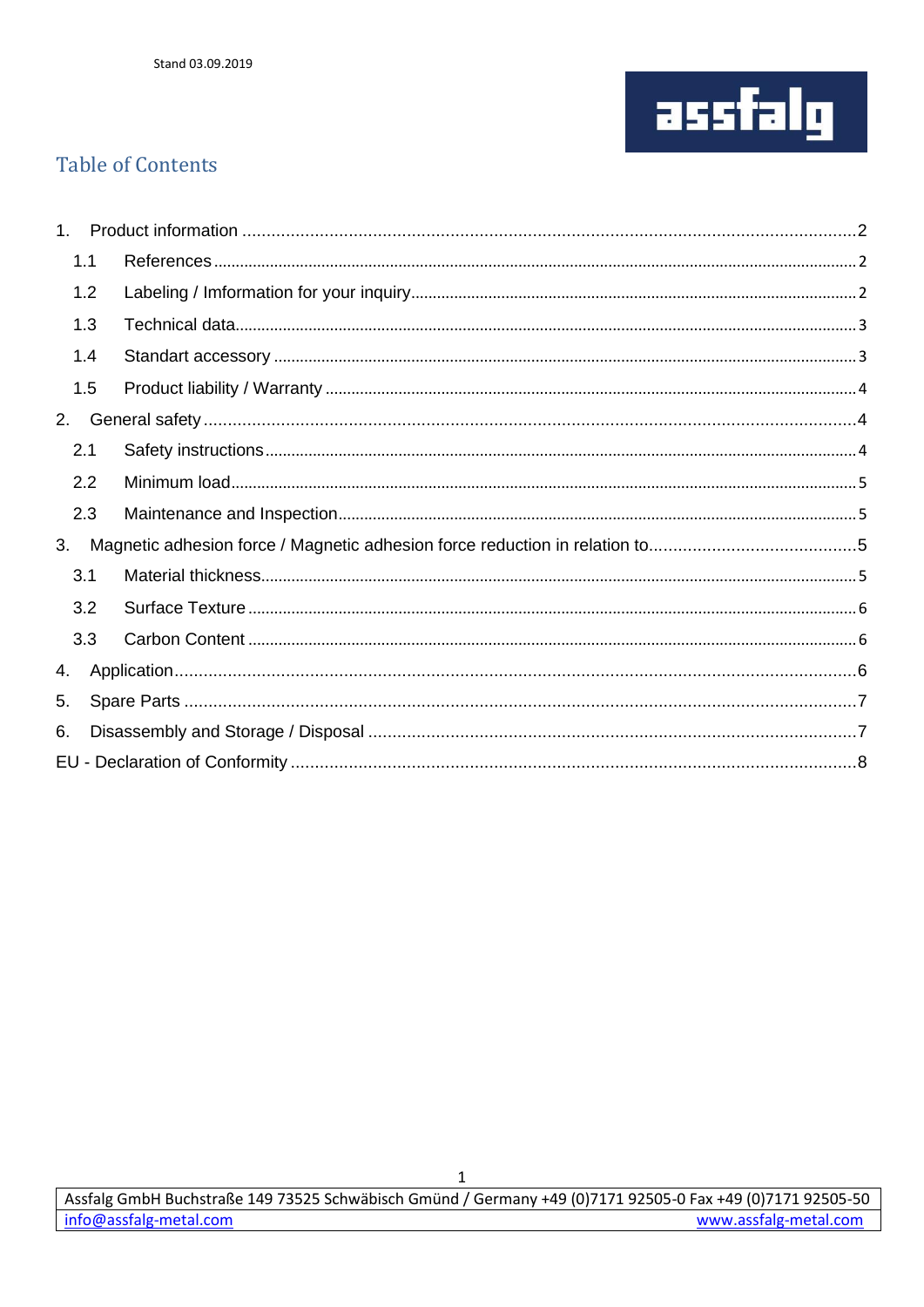

#### <span id="page-2-0"></span>**1. Product information**

#### <span id="page-2-1"></span>**1.1 References**

These operating instructions are supposed to inform you about the appropriate use, safety instructions, safely operating the magnet and other important issues. Please take enough time to thoroughly read this manual before unpacking the magnet.

Also consider applicable laws and regulations regarding accident prevention.

#### <span id="page-2-2"></span>**1.2 Labeling / Imformation for your inquiry**

The most important data can be found on the type-label on the side of the magnet housing:

Magnet type

- State furthermore:
	- a detailed description of the occurred malfunction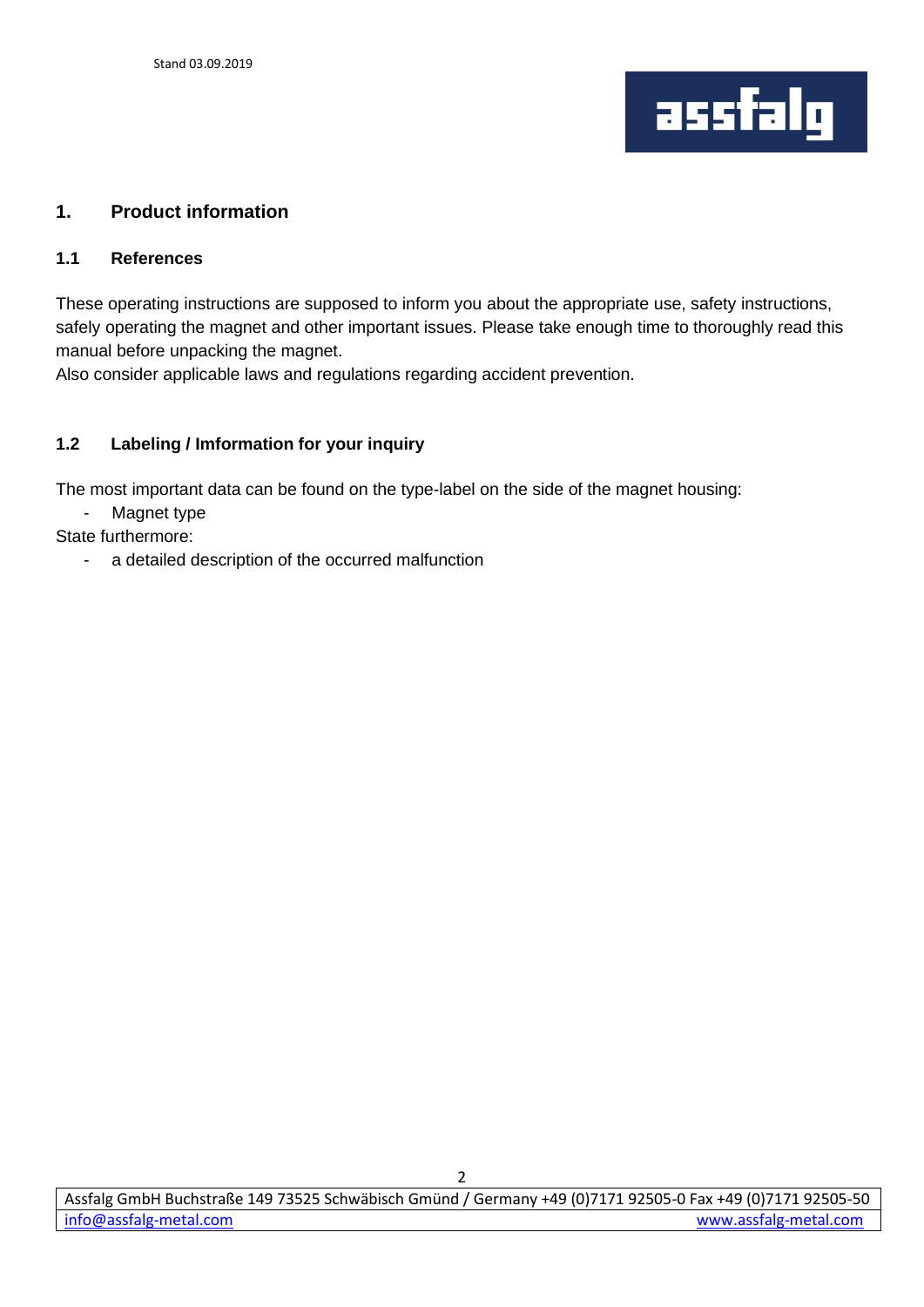

## <span id="page-3-0"></span>**1.3 Technical data**

| <b>Type</b>                           | <b>Dimensions</b><br>(mm) |     |     |     |     | Load<br>(kg)             | Thickness<br>mind. (mm) | Load<br>(kg) | $max$ Ø<br>(mm) | max. lengh<br>(mm) | Weight<br>(kg) | Article-<br>number |       |
|---------------------------------------|---------------------------|-----|-----|-----|-----|--------------------------|-------------------------|--------------|-----------------|--------------------|----------------|--------------------|-------|
|                                       | A                         | B   | С   | D   | E   | F                        |                         |              |                 |                    |                |                    |       |
| Elift /<br>SK-I<br>300<br><b>HOT</b>  | 160                       | 90  | 193 | 87  | 167 | $\overline{\phantom{a}}$ | 300                     | 25           | 125             | 160                | 2000x1000      | 9                  | 34858 |
| Elift /<br>SK-I<br>500<br><b>HOT</b>  | 220                       | 100 | 255 | 101 | 181 | -                        | 500                     | 30           | 215             | 220                | 2000x1500      | 18                 | 34859 |
| Elift /<br>SK-I<br>1000<br><b>HOT</b> | 310                       | 122 | 355 | 126 | 243 | $\overline{\phantom{a}}$ | 1000                    | 50           | 450             | 350                | 3000x1500      | 42                 | 34860 |



#### <span id="page-3-1"></span>**1.4 Standart accessory**

1x Shift lever with thread

3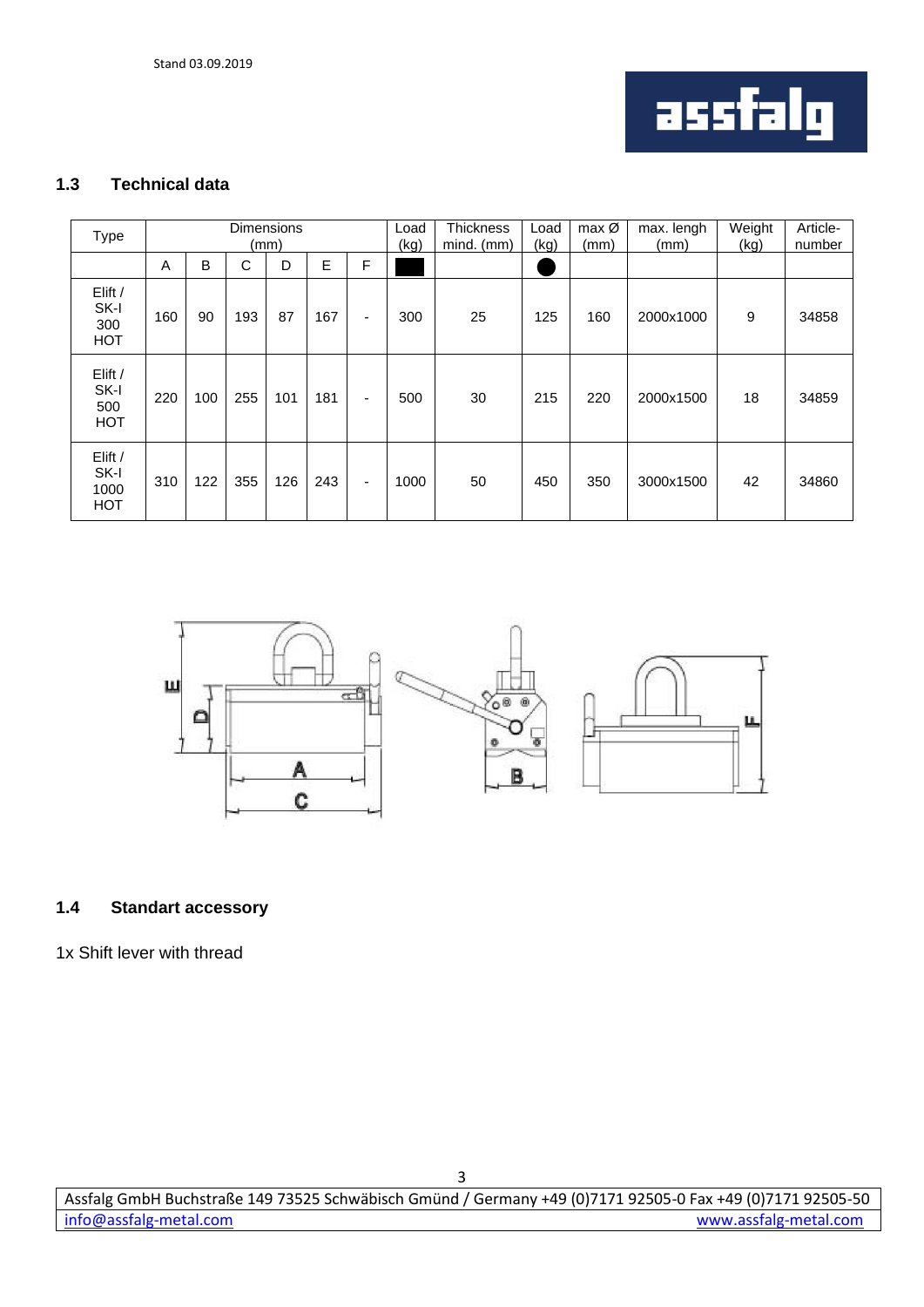

## <span id="page-4-0"></span>**1.5 Product liability / Warranty**

- After receiving the magnet, immediately check the packaging for damages.
- Immediately inform your forwarder in case of damages.
- Pay attention for accessory parts during unpacking
- Declare warranty claims in writing.
- Operating temperatures of the magnet range from -10°C to 250° (Peak up to 300 ° C and max. 2,5 min. contact time possible) and the room humidity should not be over 80%.
- The manufacturer reserves the right to technical changes and improvements as well as the Copyright according to DIN ISO 16016. Within the scope of warranty, only the manufacturer or persons authorized by him are allowed to perform any repairs or alterations on the device/machine.
- The manufacturer is not liable for damages and accidents which are the result of improper use.

## <span id="page-4-1"></span>**2. General safety**

#### <span id="page-4-2"></span>**2.1 Safety instructions**

In the construction of these lifting magnets all safety precautions have been considered. In the operation of this magnet a health hazard cannot be excluded. Please consider these regulations. Furthermore consider the general manufacturing specifications and regulations to prevent accidents. To reduce any residual risks for accidents it is necessary to work carefully and cautiously!

Rules to reduce risks:

- Don't lift loads if there are persons in the working area.
- Don't lift porous or uneven loads.
- Don't walk, stand or work under lifted loads. Do not swing the load while transporting.
- Don't switch -ON- the magnet if it isn't placed on a work-piece.
- Don't lift loads if.... the shift lever isn't engaged in the safety lock /...if the permitted capacity or measurements are exceeded /... if the load is distributed uneven.
- Contact surfaces have to be free of liquids, oil and grease
- Move the load not until lifting it for approx. 5cm and checking if the adhesion force is enough.
- Demagnetize (switch -OFF-) the magnet only, if the complete load is put down and checked if it rests safely.
- Always use two hands to switch the magnet ON/OFF so the lever won't snap (use a smaller lifting magnet if the lever snaps)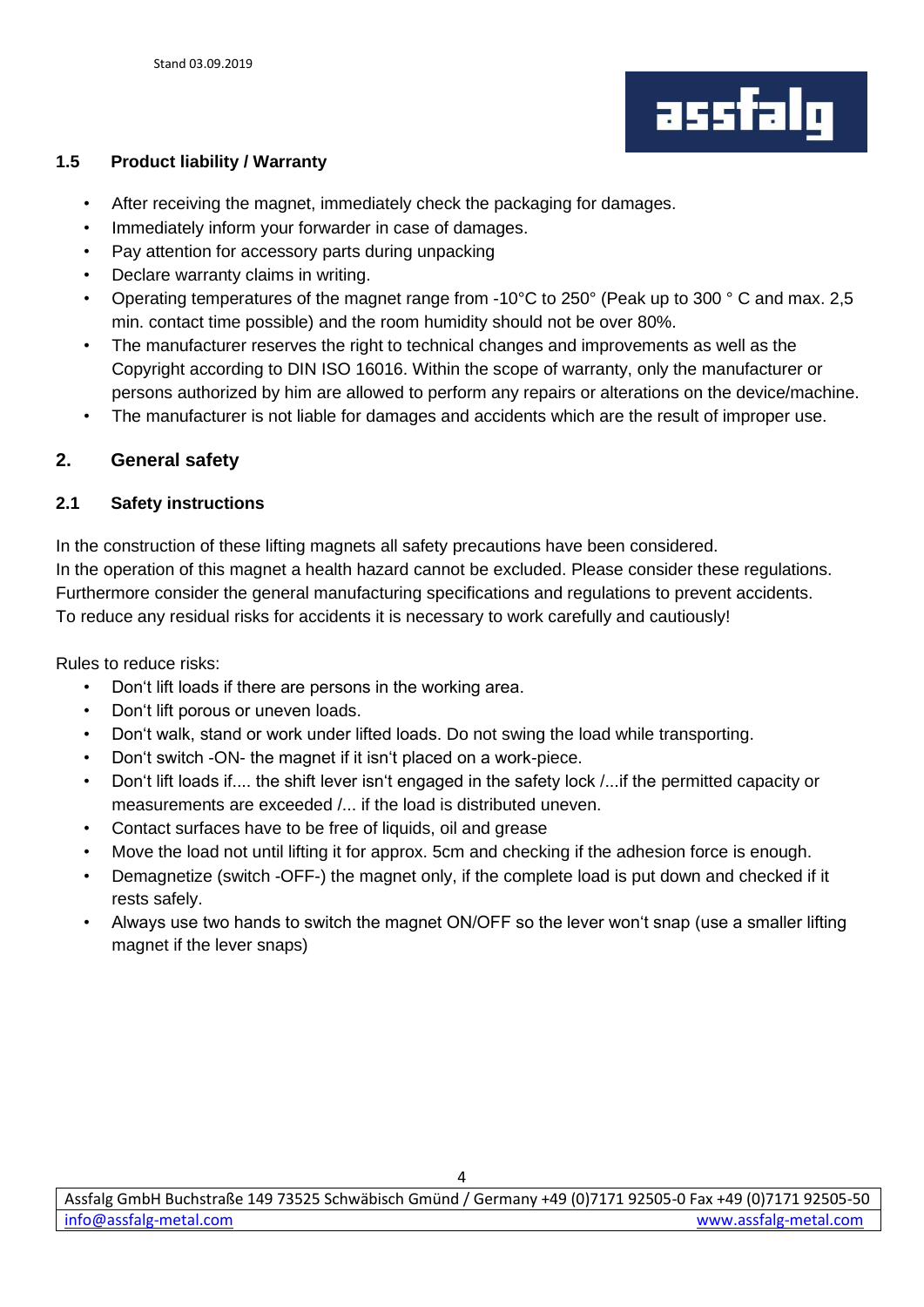

#### <span id="page-5-0"></span>**2.2 Minimum load**

The minimum load should always be at least 10% of the maximum holding force

Example: You should transport only workpieces with at least 50 kg with an Elift / SK-I 500 HOT. This is important in order to avoid a possibly occurring residual magnetism in the workpiece.

#### <span id="page-5-1"></span>**2.3 Maintenance and Inspection**

- The lifting magnets are maintenance free, but the functionality has to be checked regularly (type label still readable, pole surface clean and in order, magnet housing / switch lever / interlock system and crane eye in order / full adhesion force available or affected by excessive force, heat or bad contact.
- Lifting magnets have to be protected from aggressive agents as well as weather influences. These can have a negative effect on the safety properties as well as the performance of the magnet.
- We perform annual UVV- tests per your request.

## <span id="page-5-2"></span>**3. Magnetic adhesion force / Magnetic adhesion force reduction in relation to...**

#### <span id="page-5-3"></span>**3.1 Material thickness**

<span id="page-5-4"></span>

|                 | <b>Material thickness</b> |                       |                      |                      |
|-----------------|---------------------------|-----------------------|----------------------|----------------------|
|                 |                           | Elift / SK-I 1000 HOT | Elift / SK-I 500 HOT | Elift / SK-I 300 HOT |
| Τ1              | 70 mm                     |                       |                      |                      |
| Т2              | 60 mm                     | ٠                     | ۰                    |                      |
| T3              | 50 mm                     |                       |                      |                      |
| T4              | 45 mm                     |                       |                      |                      |
| T5              | 40 mm                     | 100 %                 | ۰                    |                      |
| T6              | 35 mm                     | 90 %                  |                      |                      |
| Т7              | $30 \text{ mm}$           | 80 %                  | 100 %                |                      |
| T8              | 25 mm                     | 70 %                  | 90 %                 | 100 %                |
| T9              | $20 \text{ mm}$           | 60 %                  | 75 %                 | 90 %                 |
| T <sub>10</sub> | $15 \text{ mm}$           | 50 %                  | 60 %                 | 70 %                 |
| T <sub>11</sub> | $10 \text{ mm}$           | 35 %                  | 45 %                 | 50 %                 |
| T <sub>12</sub> | $5 \text{ mm}$            | 20 %                  | 25 %                 | 30 %                 |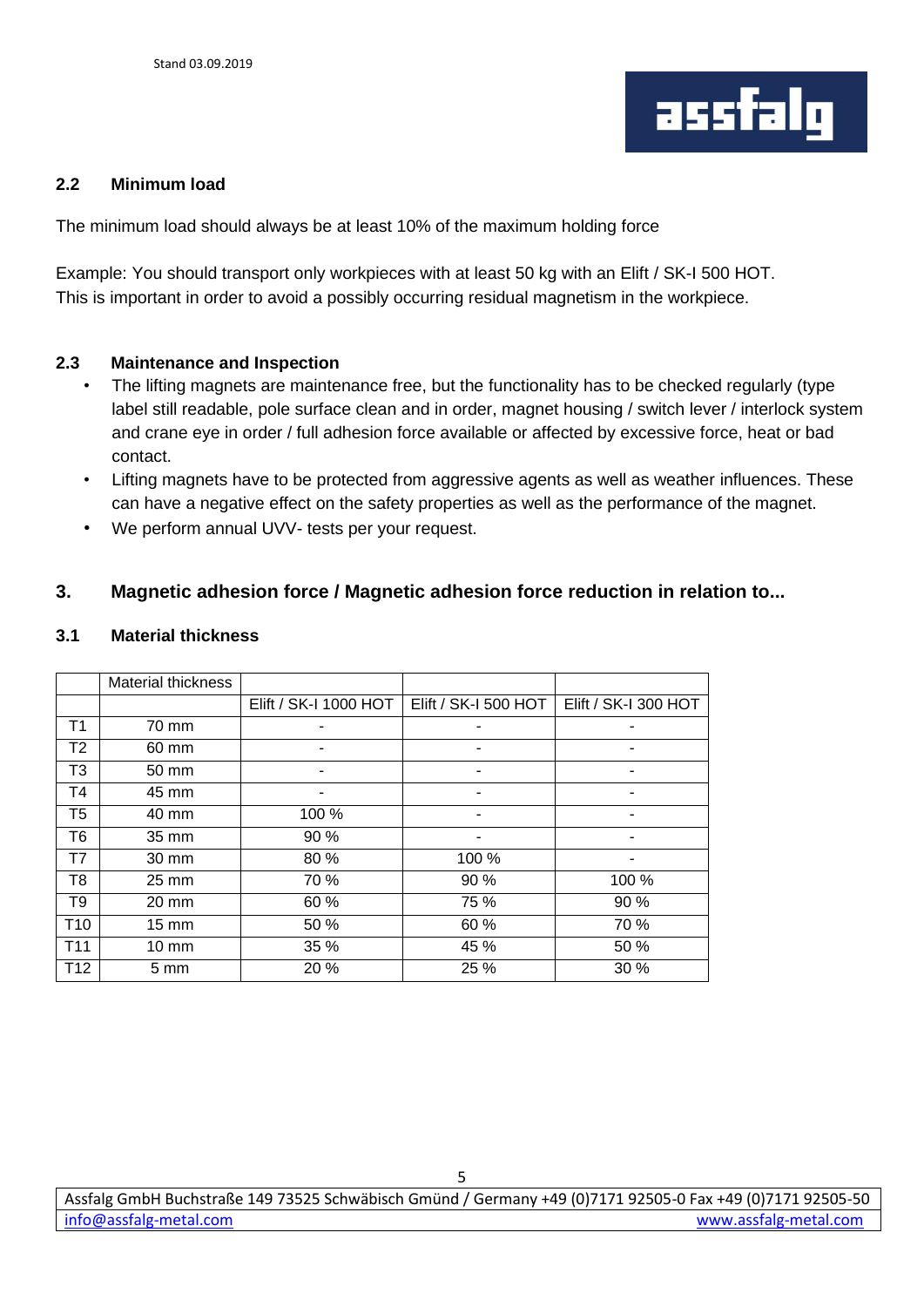

#### **3.2 Surface Texture**

|                | $Rz$ in $µm$ | Symbol | adhesion force |
|----------------|--------------|--------|----------------|
| F <sub>1</sub> |              |        | 125%           |
| F <sub>2</sub> | 16           |        | $100 \%$       |
| F <sub>3</sub> | 63           |        | $90\%$         |
| -4             |              |        | 65%            |

#### <span id="page-6-0"></span>**3.3 Carbon Content**

|                | Carbon content        | adhesion force |
|----------------|-----------------------|----------------|
| M 1            | Low C-Content         | 100%           |
| M <sub>2</sub> | Moderate C-Content    | 85%            |
| M <sub>3</sub> | <b>High C-Content</b> | 75 %           |
| M 4            | Cast Iron             | 70 %           |

The recommended adhesion force is calculated from: =  $T * F * M$ 

For example: T8 x F1 x M2 for Elift / SK-I 500 HOT corresponds:  $0.9$  x 1,25 x0,85 x 500 kg = 478,13 kg<sup>\*</sup>  $*1kg = 10N$ 

## <span id="page-6-1"></span>**4. Application**

The lifting magnet is activated by tilting the shift lever in the left direction -ON-.

Please note, that the shift lever must first be fully inserted into the lock before lifting the load! By simultaneously pushing the interlocking system back and tilting the shift lever to the right - in the OFF

direction- you release the load.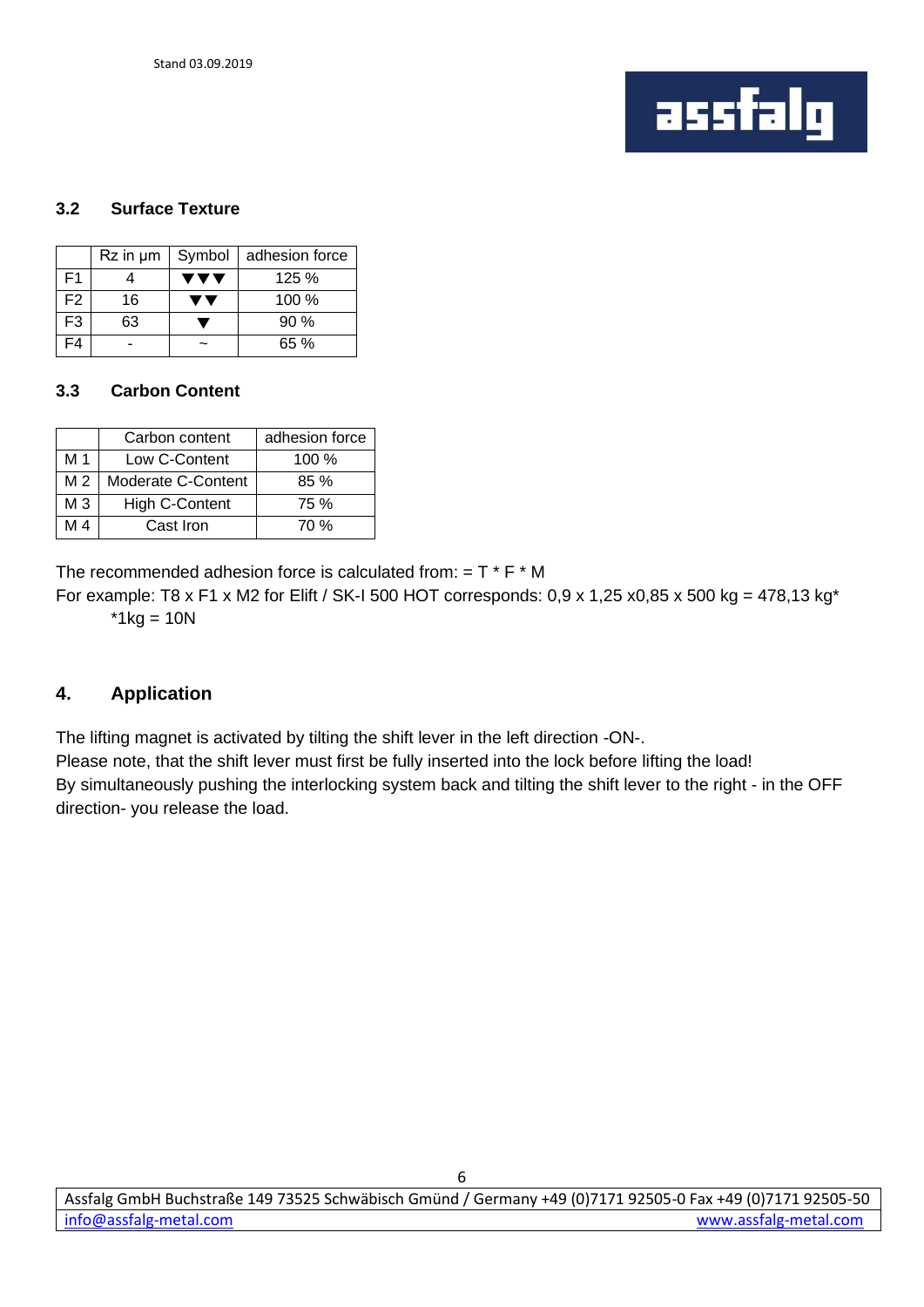

## <span id="page-7-0"></span>**5. Spare Parts**

| Magnet                | Article                  | Article number |
|-----------------------|--------------------------|----------------|
| Elift / SK-I 300 HOT  | Shift-lever              | 54889          |
|                       | Lock                     | 54899          |
|                       | Front cover (lever side) | 60024          |
|                       | Back cover               | 60023          |
|                       | Spring for lock          | 60010          |
| Elift / SK-I 500 HOT  | Shift-lever              |                |
|                       |                          | 54890          |
|                       | Lock                     | 54900          |
|                       | Front cover (lever side) | 60025          |
|                       | Back cover               | 60026          |
|                       | Spring for lock          | 60010          |
|                       |                          |                |
| Elift / SK-I 1000 HOT | Shift-lever              | 54891          |
|                       | Lock                     | 54901          |
|                       | Front cover (lever side) | 55369          |
|                       | Back cover               | 56370          |
|                       | Spring for lock          | 60011          |

## <span id="page-7-1"></span>**6. Disassembly and Storage / Disposal**

<span id="page-7-2"></span>Protect the environment by disposing of all metals and other substances according to legal regulations.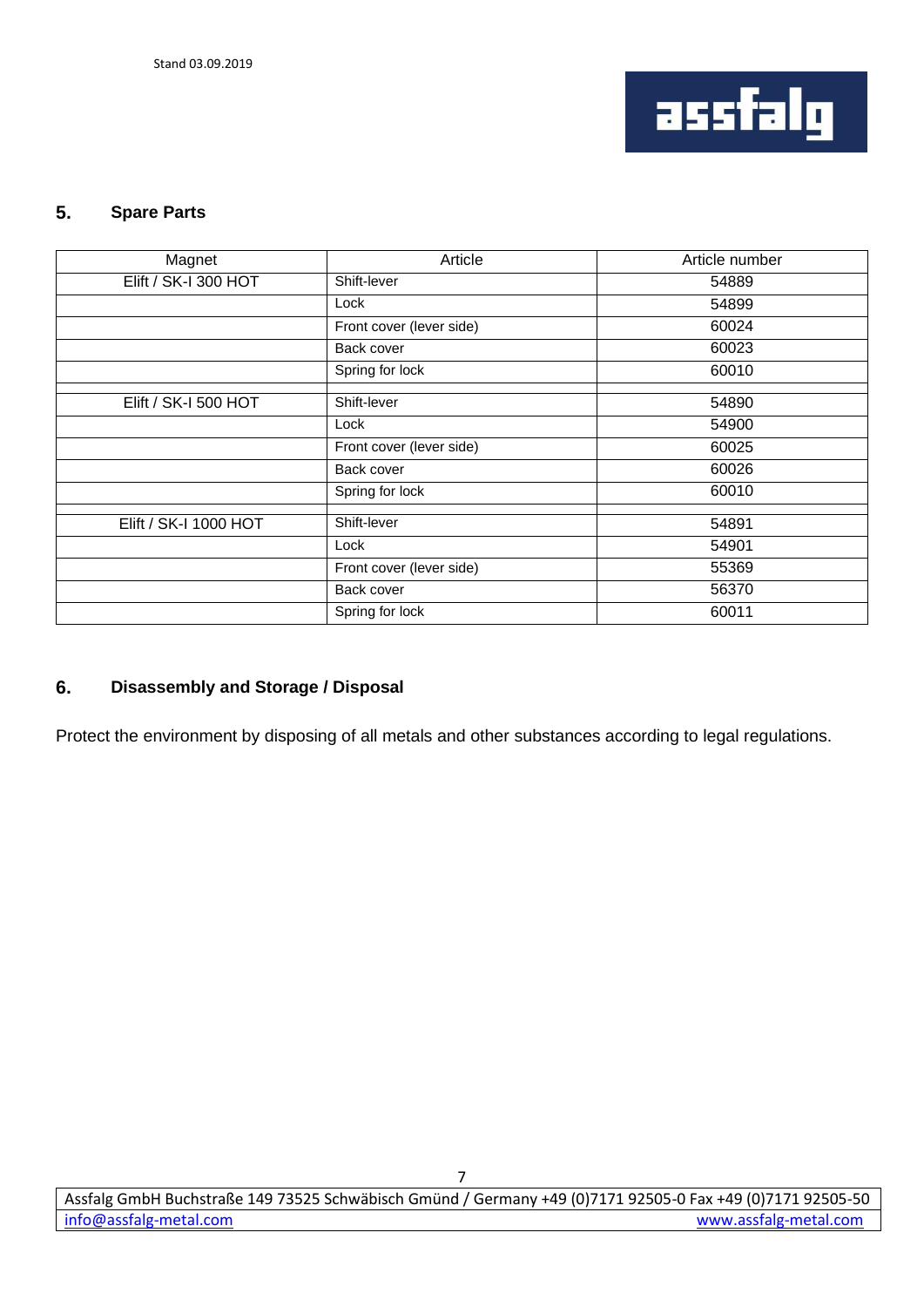

## **EU - Declaration of Conformity**

Hereby Company

Assfalg GmbH Buchstraße 149 D - 73525 Schwäbisch Gmünd,

declares that the hereafter described magnet,

| Lifting magnet | Elift / SK-I 300 HOT, Elift / SK-I 500 HOT, Elift / SK-I 1000 HOT |
|----------------|-------------------------------------------------------------------|
|----------------|-------------------------------------------------------------------|

passed the safety and health requirements according to the following European-Community guidelines:

Directive 2006/42/EC (Machinery Directive)

Applied harmonized standards:

EN ISO 12100:2010 machinery safety and - general principals of design - risk assessment and risk mitigation.

DIN EN 13155:2014 crane - safety - loose load carrying device

Name and address of the person authorized to compile technical documents:

Ronald Assfalg Buchstraße 149 D - 73525 Schwäbisch Gmünd

Signature  $H$ 

Dipl. Ing. Ronald Assfalg